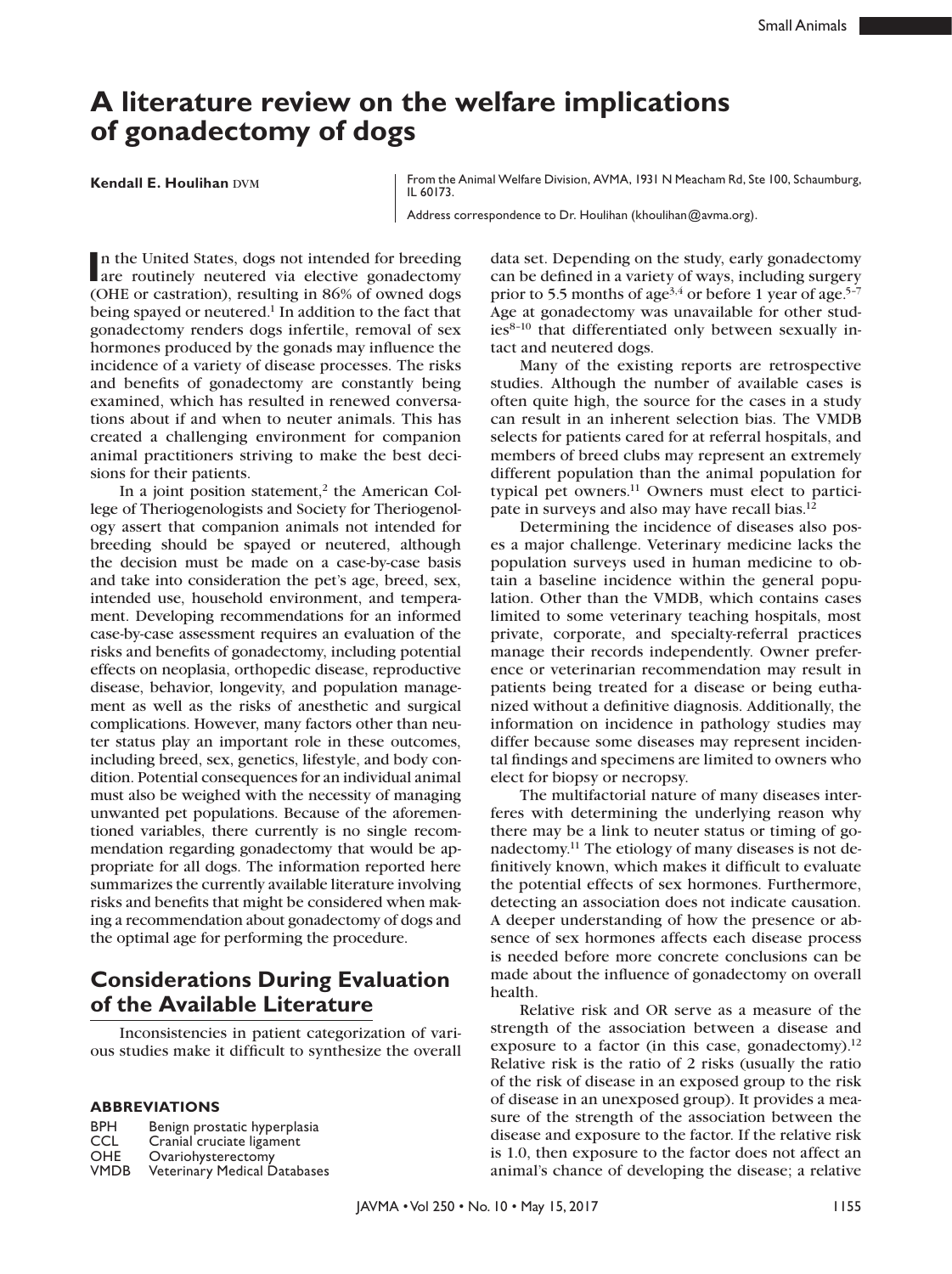risk > 1.0 indicates an increased risk for developing the disease associated with exposure to the factor. In contrast, the OR is the ratio of 2 odds (usually the odds of disease in a group exposed to a factor divided by the odds of disease in an unexposed group). It represents an estimate of the relative risk when the disease is rare.

The importance of an increased relative risk must be considered along with the overall prevalence of the condition within the population.<sup>11</sup> An increased relative risk for a more common neoplasia such as lymphoma has the potential for greater consequences than does an increased relative risk for a rare disease such as uterine neoplasia. Another example is the rarity of prostate neoplasia in male companion animal dogs, which effectively negates concerns a veterinarian might have that neutering of male dogs will cause prostate neoplasia.13

In addition to the frequency of disease, severity of the disease and availability of effective treatments are also considerations when weighing the risks and benefits of gonadectomy for an individual animal. Potentially increasing the likelihood of an easily managed disease process such as urinary incontinence is outweighed by the desire to minimize risk for the development of mammary gland neoplasia. Practitioners also must consider potential effects on overall quality of life as well as morbidity and mortality rates.

Breed-specific studies are valuable to veterinarians who work with those breeds, but the information cannot be extrapolated and applied to all dogs.11 Contrary to the association between neoplasia and gonadectomy in Golden Retrievers, there is not a significant correlation between neutering male or female Labrador Retrievers or German Shepherd Dogs at any age and the development of several neoplasms (lymphosarcoma, hemangiosarcoma, or mast cell tumor).<sup>5,6,14</sup> Further research focusing on specific breeds and also on broader groups of dogs will be important for making recommendations about individual patients. Currently, it is important to acknowledge the large role that genetics and breed play in disease processes when developing recommendations.<sup>15,16</sup>

Breeding practices may also impact the data. Animals with an increased incidence of neoplasia, orthopedic disease, or undesirable behaviors may be less likely to be chosen as stud dogs. As a result, those dogs and their offspring that are at higher risk genetically may be neutered to prevent passage of the disease risk to progeny.

# **Neoplasia**

Neoplasia represents a major cause of morbidity and fatalities for companion animals and is a leading cause for concern among dog owners.16–18 Factors contributing to the development of neoplasia may include, but are not limited to, genetic predisposition, breed, age, viral infection, environment, chronic inflammation, and neuter status. Gonadectomy has the potential to decrease the incidence of certain types of neoplasia and increase the incidence of others. When the risks and benefits of gonadectomy related to neoplasia are evaluated, consideration must be given to the morbidity and mortality rate for each neoplastic disease as well as its prevalence within the general canine population or a specific breed.

Mammary gland tumors are the most common neoplasia in female dogs.16,19–23 The incidence of mammary gland neoplasia in dogs in the United States (3.4%) is significantly lower than that in other countries in which OHE is typically used only as a treatment of uterine diseases in older dogs.19,21,23–28 For instance, mammary gland neoplasia accounted for 70% of all cases of neoplasia evaluated in the municipality of Genoa, Italy, between 1985 and 2002, and the incidence of malignant mammary gland tumors in Norway was  $53.3\%$ .<sup>21,23</sup>

Because 35% to 51% of mammary gland tumors of dogs are malignant, they represent the most common malignant tumors in dogs.20,28–31 In addition to local invasion and ulceration of primary tumors, malignant tumors have the potential to metastasize, most commonly to the regional lymph nodes and lungs.19,28,29,31,32 This combination of a high incidence and malignancy represents a substantial risk to the female canine population. Age, hormonal exposure, and breed are the 3 main factors that contribute to the risk of developing mammary gland tumors, whereas diet, body weight, and obesity may play smaller roles.19,24,30,33

Breed influences the incidence of mammary gland neoplasia.16,21,25,29,30,34,35 These reports are supported by more recent breed-specific literature. In a retrospective study<sup>5</sup> conducted to evaluate Golden Retrievers and the follow-up study $6$  conducted to compare results for Golden Retrievers and Labrador Retrievers, extremely few dogs had mammary gland neoplasia regardless of neuter status. This could have been affected by the age of patients included in the studies because the mean age for development of malignant mammary gland tumors is approximately 9 to 11 years,  $11,24,28,35$  and the 2 aforementioned studies<sup>5,6</sup> only included patients up to 8 years of age. However in retrospective studies focusing on Vizslas<sup>36</sup> and German Shepherd Dogs<sup>14</sup> through at least 11 years of age, mammary gland neoplasia remained much less common than the other neoplasias.

Compared with spayed bitches, sexually intact females have a higher incidence (3 to 7 times as high) of mammary gland tumors.33,35 Historically, there has been general agreement that spaying has the greatest benefit for prevention of mammary gland tumors if performed prior to the first estrus. A protective effect of OHE is indicated by the fact that the relative risk of mammary gland tumors for bitches spayed before their first estrus is 0.05%, compared with that for sexually intact bitches, which then increases to 8% when spayed after the first estrus and 26% when spayed after the second estrus.<sup>37</sup> Subsequent studies<sup>20,30,38,39</sup> have continued to support the protective effect of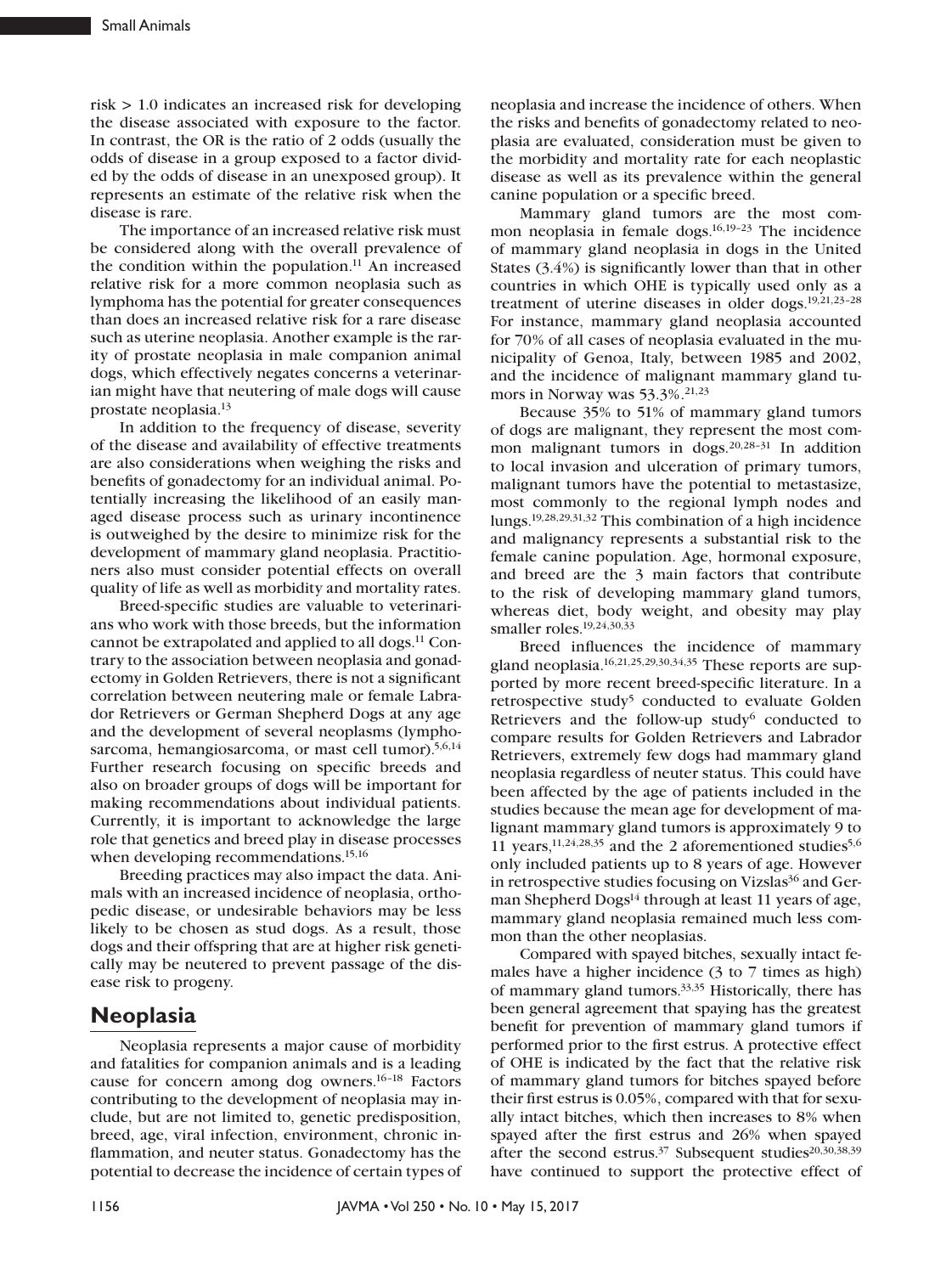early spaying. The connection between exposure to exogenous progesterone and an increased risk of developing malignant mammary gland tumors further supports the association. $11,40$  Hormonal influences from pregnancy or estrus beyond the initial 2 estrous cycles have not been found to significantly contribute to an increased risk of malignant mammary gland tumors.19,34,37 Recently, the protective benefit of spaying was challenged when a systematic review of the related literature was unable to identify a strong association between spaying and development of mammary gland tumors.<sup>41</sup> However, that review was based on meta-analyses in human medicine, which required a massive body of literature that currently does not exist in veterinary medicine<sup>11,42</sup>; thus, the review<sup>41</sup> of spaying and development of mammary gland tumors may have reflected a lack of statistical power in the analysis.

Ovarian tumors of the bitch are uncommon, although it has been difficult to determine the incidence in part because of the routine practice of OHE in the United States.1,43–47 The overall prevalence of ovarian tumors reported is 0.5% to  $1.4\%$ <sup>44-47</sup> but is potentially as high as 6.25% when including histologic evaluation.<sup>46,48</sup> Age of occurrence, rate of metastasis, and frequency of concurrent uterine malignancy or endocrine disease are dependent on the type of neoplasia.44–47,49 Ovariectomy or OHE would be preventive and is the mainstay of treatment, but gonadectomy would only be helpful for benign or localized ovarian tumors.11,43 The prognosis is poor for patients with malignant neoplasia with evidence of metastatic disease, which can occur in up to 50% of cases.<sup>44,49</sup>

Uterine neoplasms are rare, accounting for 0.3% to 0.4% of all neoplastic conditions in dogs; benign mesenchymal tumors and leiomyomas are the most common types of uterine neoplasms.29,43,50,51 Leiomyomas are generally slow growing, noninvasive, and nonmetastatic.<sup>43,50</sup> Because most uterine neoplasms in dogs are benign, OHE is the treatment of choice and often is curative.29,44

Vaginal and vulvar tumors account for 2.4% to 3% of all tumors of dogs.44,51,52 Leiomyomas are the most common vaginal tumors of dogs. $34,44,50$  Because they most commonly develop in sexually intact bitches, it is suggested that vaginal leiomyomas may be hormone dependent.<sup>44,50</sup> Although this association has not been proven, OHE may have a substantial sparing effect. For benign tumors, OHE used as an adjunct treatment to surgical excision of the primary vaginal or vulvar tumor is almost always curative.34,43,44,50,51

Transmissible venereal tumors of dogs are transmitted primarily by coitus.<sup>53-55</sup> Consequently, freeroaming sexually intact dogs are at greatest risk.<sup>54,55</sup> In enzootic areas where breeding is poorly controlled and there are high numbers of free-roaming sexually active dogs, transmissible venereal tumor is the most common tumor of dogs.53–55 Transmissible venereal tumors generally remain localized to the external genitalia.53–55 Tumors can become locally invasive, and metastasis occurs in up to 5% to 17% of affected dogs. $54,55$ 

A decrease in mating behavior within a population as a result of gonadectomies would greatly reduce the occurrence of transmissible venereal tumors.

Testicular tumors are a common neoplasia, accounting for up to 16% to 27% of tumors of sexually intact male dogs and approximately 90% of all tumors in the male reproductive tract.<sup>56-60</sup> Unilateral testicular enlargement with atrophy of the contralateral testis is often evident, but metastasis is rare.28,56,61 Bilateral castration serves as both a preventive measure and the treatment of choice for most testicular tumors and is typically curative.11,43,50,57,61 Because cryptorchidism is hereditary and intra-abdominal cryptorchid testes are strongly associated with testicular neoplasia, cryptorchid dogs should be castrated.<sup>43,57,58,60,61</sup>

Prostatic carcinoma of dogs is aggressive and characterized as locally invasive with high metastatic potential.43,50,62 Although prostate neoplasia is seen more often in dogs than in other domestic species, prostate neoplasia is considered rare in dogs, with an estimated prevalence of 0.29% to 0.6%.11,13,16,43,63–66 In the past, castration was recommended as part of treatment and viewed to have the potential to decrease the risk of prostatic carcinoma.34,50,63 More recent studies<sup>13,67,68</sup> have shown castration to be a risk factor for development of prostate neoplasia in male dogs, with the OR ranging between 3.6 and 4.34 for prostatic carcinoma. The age at castration may not have an effect on when prostatic carcinoma develops because the interval between castration and onset of prostatic problems is highly variable. $67$  Also, the age at which prostate neoplasia was diagnosed was older for neutered dogs or did not differ significantly between sexually intact and neutered dogs.13,67 Risk of developing prostate neoplasia also differs among breeds.13,34,67

Although tumors of the bladder and urethra are rare in dogs, accounting for approximately 2% of neoplasms in dogs, invasive transitional cell carcinoma is the most common type. $43,69-73$  Transitional cell carcinomas in dogs are highly malignant, and local metastasis is common. $43,69$  Associations have been made between these tumors and breed, female sex, obesity, environmental factors, and possibly cyclophosphamide.16,43,69,70,72–75 Gonadectomy also appears to increase the risk for developing transitional cell carcinomas, although the reason for this increase has not been determined.<sup>13,69,71,72</sup> For neutered male dogs, the relative risk for the development of transitional cell carcinomas of the urinary bladder and prostate was found to be 3.56 and 8.00, respectively, compared with the relative risks for sexually intact male dogs.<sup>13</sup> Investigators of a retrospective study<sup>71</sup> of 155 dogs reported that gonadectomized dogs were at an increased risk (OR, 2.03) of developing tumors of the lower urinary tract. The prognosis for the patients evaluated in that study was poor, with only 16% surviving  $\geq 1$  year. Most dogs were untreated and euthanized at the time of neoplasia diagnosis or subsequently died of the disease.71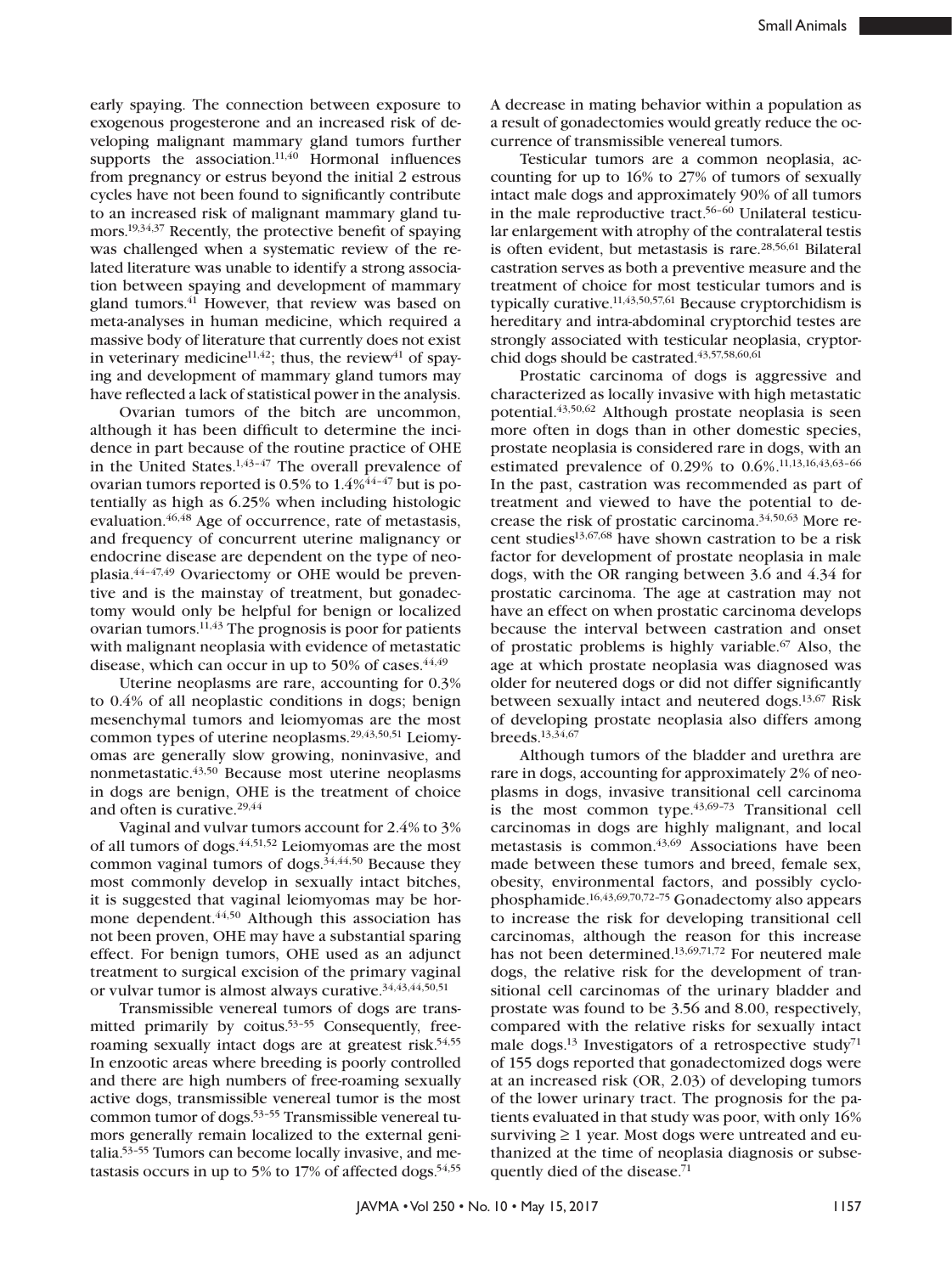Lymphoma is one of the most commonly diagnosed neoplasias of dogs.16,23,76–79 The prognosis for individual dogs differs widely. Although rarely curable (< 10% of cases), complete remission can be achieved with conventional chemotherapy in 60% to 90% of affected dogs.76,77,79,80 Good quality of life is typically maintained during extended remissions of 6 to 13 months.76,77,80 Associations have been made between the development of lymphoma and breed as well as environmental, immunologic, and hormonal factors; however, the etiology is likely multifactorial and largely unknown.16,76,77,79,81,82 With regard to gonadectomy as a risk factor for lymphoma, a comparative medicine study<sup>82</sup> that involved use of data in the VMDB revealed that sexually intact male dogs and neutered male and female dogs were twice as likely as sexually intact female dogs to develop lymphoma. Similar results have been reported in human medicine, with men developing non-Hodgkin's lymphoma approximately 50% more often than women.<sup>11,82</sup> However, this association was not evident for the evaluation of the Animal Tumor Registry of Genoa, Italy, which revealed similar incidence rates of non-Hodgkin's lymphoma in male and female dogs.23 Multiple breed-specific studies have related but inconsistent findings. For Vizslas, analysis suggested that both neutered males and females were 4.3 times as likely as their sexually intact counterparts to have lymphoma.36 Sex was not found to be a risk factor for Vizslas irrespective of neuter status.<sup>36</sup> Gonadectomy of either sex did not affect the risk of lymphoma in Labrador Retrievers or German Shepherd Dogs. $6,14$ In Golden Retrievers, there was not a significant risk of developing lymphoma associated with spaying females at any age.5 Male Golden Retrievers neutered before 1 year of age were 3 times as likely as sexually intact males to develop lymphoma, but there were no cases of lymphoma in the group of male dogs neutered at  $> 1$  year of age.<sup>5</sup>

Mast cell tumors comprise 16% to 21% of all cutaneous tumors of dogs.8,27,78,83,84 Patient prognosis differs and is dependent on multiple factors, including histologic grade, tumor location, breed, and clinical stage of the disease at the time of diagnosis.16,84–88 Although there is no apparent sex predilection, there is evidence that spayed females may have a higher relative risk of developing a mast cell tumor, compared with the likelihood for their sexually intact counterparts.<sup>8,11,83,87</sup> Investigators of a study<sup>8</sup> of dogs examined at the Animal Medical Center in New York reported an OR of 4.11 for spayed females to develop mast cell tumors, compared with the likelihood for sexually intact bitches, although the age at gonadectomy was unknown for that study. The odds of gonadectomized Vizslas of either sex developing mast cell tumors were 3.5 times the odds of sexually intact Vizslas developing mast cell tumors.<sup>36</sup> For Golden Retrievers,<sup>5</sup> Labrador Retrievers,<sup>6</sup> and German Shepherd Dogs,<sup>14</sup> there was not a significant difference between the incidence of mast cell tumors in males and

females regardless of neuter status or time of gonadectomy. There are several breeds at an increased risk for developing mast cell tumors regardless of neuter status.16,83,84

Hemangiosarcoma represents approximately 5% to 7% of all noncutaneous primary malignant neoplasms of dogs.16,30,78,89 The overall prognosis for dogs with hemangiosarcoma is extremely poor, with  $\leq 10\%$  surviving for 12 months, even when receiving adjunctive chemotherapy after surgery.89–92 Although age at gonadectomy was unknown, a retrospective study<sup>9</sup> of splenic hemangiosarcoma and hematoma in various breeds revealed that spayed females have a significantly increased likelihood of developing hemangiosarcoma (OR, 2.2) when compared with the likelihood for sexually intact female dogs.

Hemangiosarcoma has also been evaluated in multiple breed-specific retrospective studies. Neuter status of male Golden Retrievers<sup>5</sup> and Vizslas<sup>36</sup> did not affect the overall likelihood of developing hemangiosarcoma. However, when only male Vizslas neutered at > 12 months of age were considered, they were 5.3 times as likely to develop hemangiosarcoma.<sup>36</sup> This increased risk in only late-gonadectomy dogs was mirrored in female Golden Retrievers spayed at > 1 year of age.<sup>5</sup> Those late-spayed females had hemangiosarcoma > 4 times as frequently as did sexually intact females and females spayed before 6 months of age.5 Reasons that dogs neutered before 1 year old and sexually intact dogs have a similarly reduced risk for hemangiosarcoma, compared with the risk for female dogs neutered at > 12 months of age, are still being debated. Female Vizslas spayed at > 12 months of age had a higher risk (OR, 11.5) of developing hemangiosarcoma, compared with the risk (OR, 6.0) for those spayed before 12 months of age.<sup>36</sup> This was a significant increased risk for both groups of spayed Vizslas, compared with the risk for sexually intact females, which is in contrast to the results for Golden Retrievers.5 It is important to mention that neuter status for Golden Retrievers and Labrador Retrievers of both sexes was not associated with a significant increased risk of developing hemangiosarcoma in a follow-up comparative study.<sup>6</sup> Gonadectomy also is not a risk for the development of hemangiosarcoma in German Shepherd Dogs.14 Cardiac hemangiosarcoma was specifically evaluated in a retrospective study<sup>93</sup> that included data from the VMDB. In that study,  $93$ gonadectomized males and females of various breeds had overall relative risks of 1.6 and 4.38, respectively, compared with that of their sexually intact counterparts. The incidence of cardiac tumors in the total population was 0.19%.93

Osteosarcoma is the most common primary malignant bone tumor of dogs.16,94–99 Osteosarcoma is locally aggressive and frequently has early metastasis, most often to pulmonary structures.94,95,98–100 Metastatic disease is often subclinical and only apparent radiographically in < 15% of patients at initial examination.94,95,98–100 Treatment can be intensive and often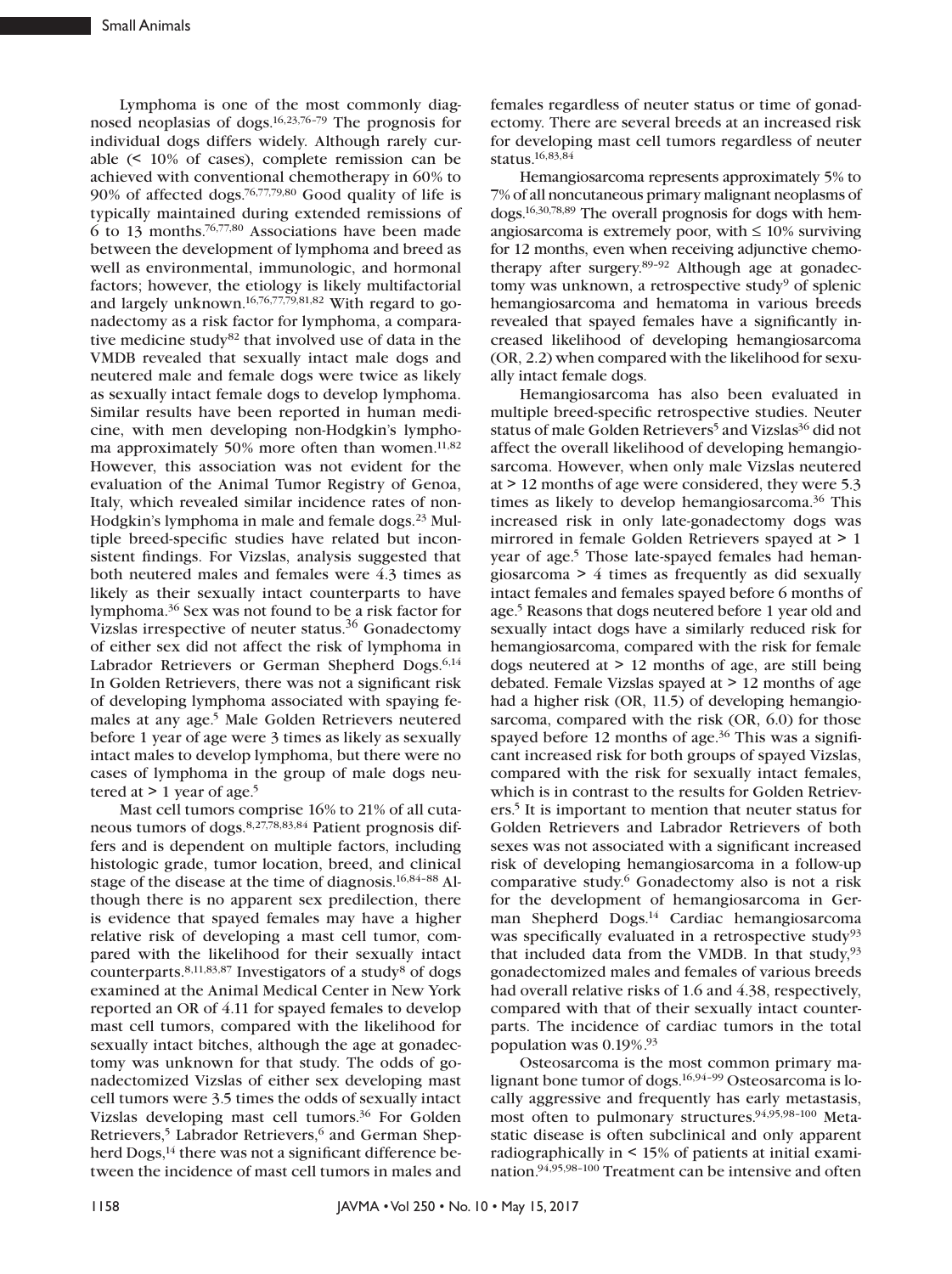includes adjunctive therapy because approximately 90% of patients die of metastatic disease within 1 year when amputation is the only treatment.<sup>94,95,98-100</sup> Large- and giant-breed dogs are at greater risk of developing osteosarcoma.10,16,94,98,99 Gonadectomy may also contribute to a higher risk of developing osteosarcoma.<sup>7,10</sup> A retrospective study<sup>10</sup> conducted with data from the VMDB confirmed that increasing breed size is a significant risk factor for osteosarcoma. Although age at gonadectomy was not available, gonadectomized dogs were twice as likely as sexually intact dogs to develop osteosarcoma.10 A historical cohort study7 for which investigators specifically evaluated Rottweilers revealed that risk for osteosarcoma was significantly influenced by both neuter status and age at gonadectomy. Male and female dogs that were neutered before 1 year of age had a risk that approximately 1 in 4 would develop osteosarcoma during their lifetime.<sup>7</sup> Furthermore, there is potentially an inverse association between lifetime exposure to gonadal hormones and risk of spontaneously developing osteosarcoma because dogs that developed osteosarcoma in that study<sup>7</sup> were sexually intact for significantly fewer months than were dogs that did not develop osteosarcoma. Neuter status or age at gonadectomy does not affect development of osteosarcoma in German Shepherd Dogs.14

### **Orthopedic Diseases**

Musculoskeletal diseases such as CCL disease and hip dysplasia are not inherently life-threatening conditions, but they do affect physical performance and quality of life of patients. Surgical correction of CCL disease and hip dysplasia can also be cost prohibitive for owners. In situations whereby chronic orthopedic pain of animals cannot be adequately managed, especially in large-breed dogs, euthanasia may be considered. The incidence of CCL disease and hip dysplasia is 1.7% and 1.8%, respectively.28 The true disease prevalence of hip dysplasia is difficult to determine because of selection bias for those dogs provided for evaluation or that are typically screened, membership bias for the groups of the canine population being considered, and differences in case definition when determining a positive result.101 This could result in a gross underestimation of the prevalence within the general canine population or within specific breeds.101

Gonadectomy is a risk factor for development of CCL disease and hip dysplasia in both male and female dogs.102–105 The complex pathophysiologic processes of these orthopedic diseases make it challenging to connect cause and effect.105 Although heritability is the primary factor for the development of hip dysplasia, it is a multifactorial condition.106 Hip dysplasia most commonly affects large-breed dogs. Similarly, most dogs treated for CCL disease are young, active, large-breed dogs.106 Development of CCL disease may result from degenerative or traumatic causes.<sup>106</sup> Ligament degeneration has also been associated with

aging, conformational abnormalities, and immunemediated arthropathies.106

Investigators of 1 study<sup>102</sup> found an overall prevalence for CCL disease of 3.48%, with gonadectomized dogs having a significantly higher prevalence than their sexually intact counterparts, and neutered females having the highest prevalence. This supported results of another study<sup>105</sup> that revealed an increased prevalence of CCL disease in female dogs and that the age at the time of OHE did not appear to be a factor. The finding that large dogs were more likely to have CCL rupture is consistent throughout several studies.102,103,105 A retrospective study103 conducted to evaluate both musculoskeletal diseases found that gonadectomy increased the prevalence of CCL disease in male and female dogs and that hip dysplasia was more prevalent among neutered male dogs and less common among female dogs regardless of their neuter status.

Breed predisposition may also play a major role in the development of CCL disease and hip dysplasia.<sup>5,6,14,101,103-105,107</sup> Four breed-specific studies<sup>5,6,14,107</sup> revealed a significant increase in orthopedic disorders in gonadectomized dogs, compared with results for their sexually intact counterparts, although the incidence differed widely among breeds. Prepubertal gonadectomy of Golden Retrievers resulted in an increased incidence of joint disorders (3 to 5 times as high as the incidence for sexually intact dogs), whereas prepubertal gonadectomy of Labrador Retrievers was associated with an incidence that was twice as high as that for sexually intact dogs. The incidence of hip dysplasia increased significantly only in male Golden Retrievers neutered before 1 year of age. Elbow joint dysplasia increased significantly only for male Labrador Retrievers neutered before 6 months of age (incidence, 2%), compared with that for sexually intact males (incidence, 0.57%).5,6 Boxers that were gonadectomized at least 6 months prior to diagnosis of hip dysplasia, (mean age at gonadectomy, 3 years) were 1.5 times as likely as sexually intact Boxers to develop hip dysplasia. Male and female German Shepherd Dogs gonadectomized before 12 months of age were at an increased risk for CCL tears, compared with the risk for those remaining sexually intact.<sup>14</sup> There was not a significant association between gonadectomy and hip dysplasia or elbow joint dysplasia in German Shepherd Dogs.14 Prepubertal gonadectomy is associated with increased bone length attributable to delayed closure of growth plates.108 Although it has been speculated that this subsequently leads to the development of certain orthopedic diseases, the speculated association has not been explained or confirmed.14,15,28,34

The effect of sex hormones on orthopedic disease has also been explored via comparisons between gonadectomy performed at early and traditional ages.<sup>3,4</sup> Comparison of outcomes for shelter dogs gonadectomized before or after 24 weeks of age revealed no association between age at gonadectomy and frequency of musculoskeletal problems during the 4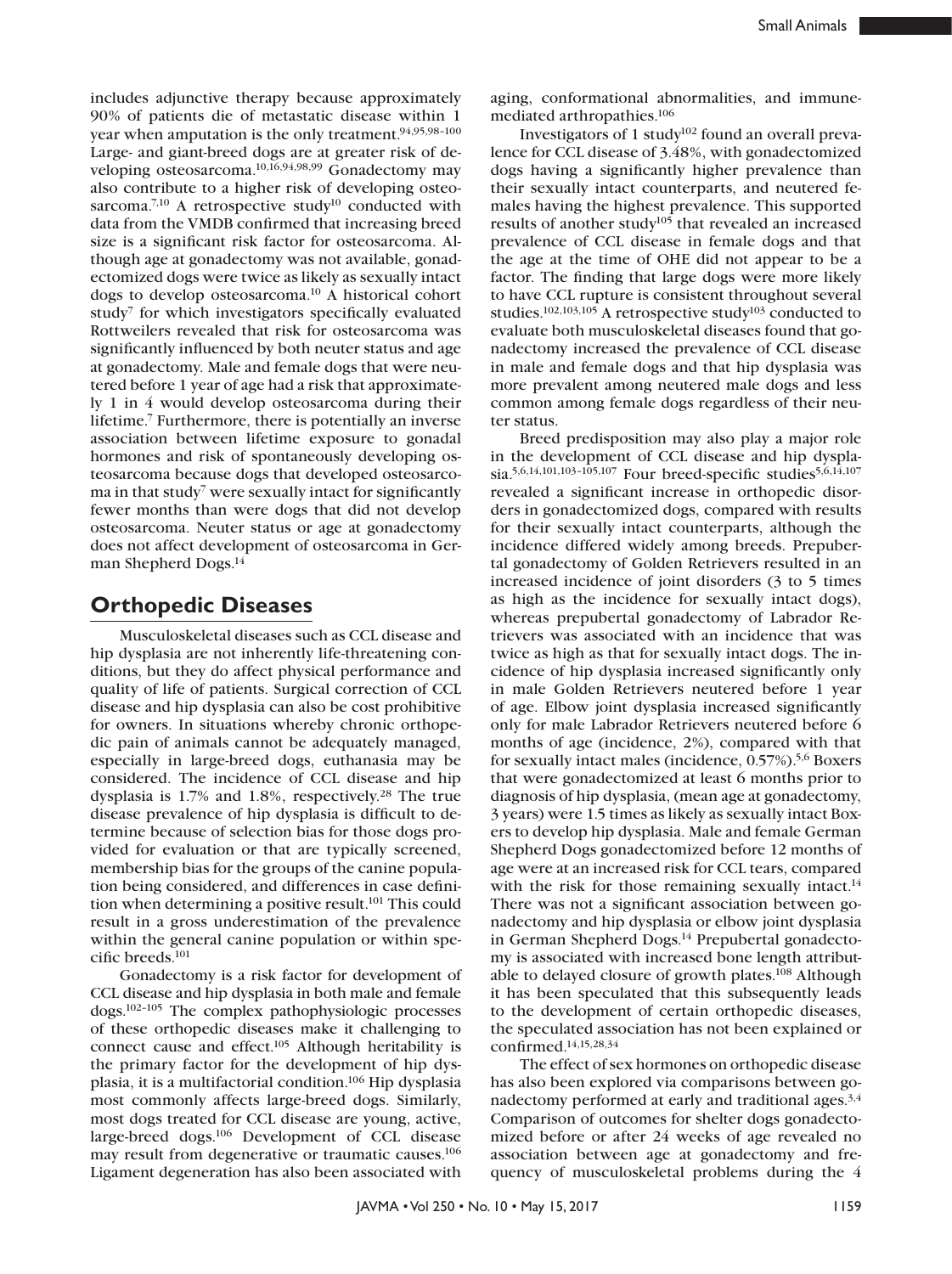years after gonadectomy. A few dogs developed hip dysplasia, but they did not require surgical or prolonged medical management.<sup>3</sup> A similar study<sup>4</sup> for which follow-up monitoring was available for as long as 11 years after gonadectomy revealed a significant increase in the incidence of hip dysplasia among dogs gonadectomized before 5.5 months of age, compared with the incidence for those gonadectomized after 5.5 months of age. However, there was a lower rate for euthanasia among the early-age gonadectomized dogs with hip dysplasia.<sup>4</sup> Although neither of these studies included a comparison with sexually intact animals and it was unclear as to the diagnostic tests used to diagnose hip dysplasia, the low incidence and severity of orthopedic problems in prepubertally gonadectomized dogs makes it worthwhile to consider early-age neutering.3,34

# **Behavior**

Inappropriate or unacceptable behaviors disrupt the human-animal bond and are one of the most common reasons for relinquishment or rehoming of dogs.3,109 Because some owners pursue gonadectomy to prevent or resolve behavioral problems of their pets,15,110–112 they should be given realistic expectations for potential postsurgical behavioral changes.

Gonadectomy and the resultant decrease in gonadal steroid hormones typically result in a marked reduction or elimination of sexually dimorphic behaviors, including roaming, hormonal aggression (fighting with other males or females), and urine marking.2,15,28,29,110,112–114 In males, the age at castration or duration of the behavior does not change the likelihood that surgery will alter these unwanted behaviors.<sup>113,114</sup>

The literature provides consistent results regarding the effects of gonadectomy on behaviors driven by testosterone or estrogen; however, studies involving behaviors not directly related to gonadal steroid hormones have resulted in mixed findings. Although the most serious bite injuries in the United States involve sexually intact dogs,<sup>115</sup> gonadectomy has not been found to be a useful measure to prevent aggressive behavior in male or female dogs.109,111,116,117 Gonadectomy consistently reduces only intermale aggression and may actually contribute to increased aggression in female dogs.<sup>109,111,116-118</sup> In a study<sup>118</sup> conducted to evaluate canine patients referred for management of behavioral problems, sexually intact males and neutered females were significantly more likely to be referred because of aggression and stimulus reactivity than were neutered males and sexually intact females. A prospective controlled study<sup>117</sup> of German Shepherd Dogs revealed increased reactivity to unfamiliar people and unknown dogs following OHE performed between 5 and 10 months of age, compared with results for dogs allowed to remain sexually intact. A study<sup>116</sup> based on responses of 150 owners of dogs to questionnaires administered at the time of spaying and again 6 months later revealed a significant increase in dominance aggression toward family members by bitches following OHE, compared

with the response of sexually intact female dogs of similar age and breed assessed at the same time periods. Female puppies that already had displayed signs of aggression were at highest risk for an increase in dominance aggression following gonadectomy, and there was little risk of increased aggression in older dogs that had not already displayed aggressive behavior.116 Therefore, consideration should be given to postponing OHE in female puppies with a history of aggression.

Differences in study designs and results create additional challenges when the potential consequences of gonadectomy on behavior are evaluated. Investigators of 1 study110 reported decreased activity in 50% of male dogs neutered as adults, contrary to results of an earlier study<sup>113</sup> in which there was no indication that neutered male dogs become more inactive or lethargic. Additional differences were for dogs gonadectomized at 7 weeks or 7 months of age, which were judged to be more excitable than were sexually intact dogs.108 When dogs gonadectomized before or after 5.5 months of age were compared, those neutered before 5.5 months of age were more likely to display noise phobias and sexual behaviors. However, separation anxiety, urination due to fear, and the likelihood a dog would escape were less likely.<sup>4</sup> Male puppies neutered prior to 5.5 months of age had increased aggression toward family members and also were more likely to bark excessively at visitors or household members. $4$  In another study $3$  conducted to evaluate gonadectomy in dogs before or after 24 weeks of age, investigators concluded that there was no increase in the incidence of behavioral problems or return rate to shelters for prepubertally gonadectomized dogs. Vizslas gonadectomized before 6 months of age reportedly have an increase of undesirable behaviors related to fear and anxiety.<sup>36</sup> Investigators of that study36 did not evaluate sexual behaviors such as mounting and urine marking. When bitches of various breeds spayed between 2 and 4 years of age were compared with a sexually intact control group, no behavioral differences were observed during the 2 months after gonadectomy.<sup>119</sup>

Interpretation of the literature related to behavioral changes after gonadectomy is further complicated by various definitions of aggression as well as comparisons of similar-appearing but potentially unrelated behaviors (eg, aggression, reactivity or energy level, and excitability).120 It is also possible that gonadectomy was recommended for some dogs as part of a behavior treatment plan, which would artificially increase the number of spayed or neutered dogs with behavioral problems.28 Because of these complicating factors, additional research is needed before conclusions can be confidently made about the effects of gonadectomy beyond the reduction of reproductive behaviors. Specific evaluation of potential behavioral consequences of surgery during critical periods of behavioral development could help guide general recommendations on the most appropriate time for gonadectomy of puppies.120–123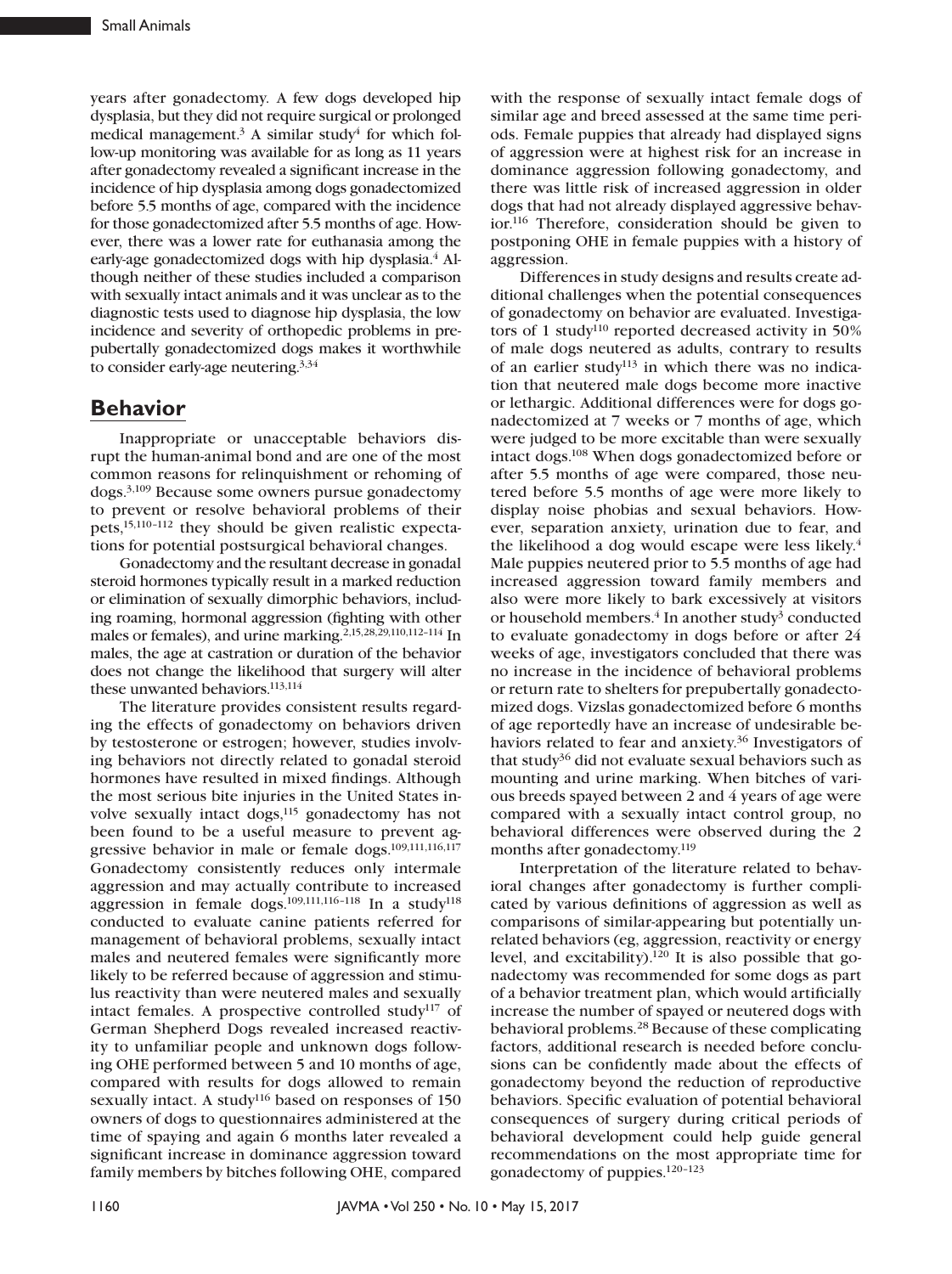# **Other Medical Implications**

Gonadectomy can contribute to the prevalence (or be used in the management) of a variety of medical concerns. In male dogs, castration helps prevent androgen-related diseases, including BPH, chronic prostatitis, perianal adenomas, and perianal hernias.28,29,34,124,125 Benign prostatic hyperplasia is the most common prostatic disorder among sexually intact male dogs, potentially affecting 50% of sexually intact dogs by 5 years of age and 95% to 100% of sexually intact dogs  $> 9$  years old.<sup>29,34,66,124,125</sup> Dogs with BPH are predisposed to prostatic cysts, prostatitis, and prostatic abscesses.  $66,67,124,125$  In a study<sup>67</sup> of multiple prostatic disease processes, BPH was found to be by far the most common prostatic abnormality associated with clinical signs of prostatic disease. Signs of prostatic disease most often include urethral discharge, hematuria, or tenesmus.66,124,125 Castrated dogs accounted for only 6.7% of the dogs with a nonmalignant prostatic disorder (OR,  $0.28$ ).<sup>67</sup> Castration is the recommended treatment for most dogs with clinical BPH and results in a decrease in the size of the prostate, regression of clinical signs, and a reduced likelihood of developing infectious prostatitis.28,29,34,61,67,124,125 The prognosis following castration is excellent.<sup>29</sup>

For females, other benefits of OHE include prevention and treatment of disorders of the reproductive tract, including pyometra, metritis, and ovarian cysts as well as conditions associated with pregnancy and parturition (eg, dystocia).15,29,34,126 Pyometra is a potentially life-threatening condition often associated with cystic endometrial hyperplasia.<sup>29</sup> In countries in which OHE is not as routinely performed as in the United States, the mean incidence of pyometra can be 23% to 24% of dogs by 10 years of age.<sup>127</sup> In a study<sup>46</sup> that involved examination of ovarian tumors, 43% of the dogs had a medical history consistent with pyometra. Similar to other disease processes, the incidence of pyometra may differ among breeds.6,127,128 An OHE is the recommended treatment for pyometra in most cases because medical management may not completely clear infection and cannot reverse cystic endometrial hyperplasia.127,128 Furthermore, subsequent estruses could result in recurrent pyometra (estimated rate, 20%29 or 10% to 77%128). Septic shock and renal failure are potential sequelae of pyometra.29,128 Mortality rates of  $4.2\%$  to  $4.3\%$ <sup>127</sup> and 0% to 17%<sup>28</sup> have been reported for dogs. Emergency treatment of pyometra also necessitates unexpected and potentially substantial financial commitments by owners.

Acquired urinary incontinence is consistently cited as a potential sequela to spaying female dogs. Urinary incontinence typically develops 3 to 5 years after gonadectomy.129–132 It affects 2% to 20% of spayed females and occurs most often in larger dogs.129–132 Females spayed before 3 months of age have the highest risk of developing urinary incontinence that requires medical treatment.4,131 Spaying females between 4 and 6 months of age does not appear to increase the risk for urinary incontinence, compared

with the risk for those spayed after the first estrus. $4,131$ Age at gonadectomy may also influence time to onset of urethral incompetence, with a shorter interval to incontinence reported for bitches spayed when they were older.<sup>132</sup>

A breed-specific study<sup>21</sup> on German Shepherd Dogs found that urinary incontinence was considerably less likely to develop in sexually intact females. However, this was only a significant effect when sexually intact females were compared with female dogs spayed between 6 and 11 months of age. The author's conclusion $21$ that dogs spayed before 6 months of age or considered as a group spayed prior to 12 months of age were not at an increased risk for the development of urinary incontinence conflicts with the previously reported $4,14$ increased risk attributable to early-age gonadectomy. Although the information from that study<sup>21</sup> supports the association between gonadectomy and acquired urinary incontinence, it may complicate recommendations regarding the most appropriate age at which to spay a German Shepherd Dog.

Urinary incontinence can negatively affect some owner-animal relationships; however, it is important to mention that none of the female dogs with urinary incontinence in studies $4,131$  on early-age gonadectomy were relinquished to a shelter or given to another owner, and the euthanasia rate of these dogs was not higher than the overall euthanasia rate. This may be because patients typically respond well to medical management or because urinary incontinence may not be viewed by owners as a sufficient inconvenience or impairment to consider relinquishment.3,28,130–133 Investigators of a recent systematic review<sup>134</sup> categorized the causal relationship between gonadectomy and urinary incontinence as weak. However, similar to the previously mentioned systematic review on mammary gland neoplasia and gonadectomy, $41$  information must be weighed with the acknowledgment that a lack of qualifying literature will negatively impact the statistical power of such a systematic analysis.

It is estimated that obesity affects 24% to 30% of the pet population in the United States.<sup>135</sup> Retrospective studies<sup>28,136</sup> have consistently found an increase in body condition in dogs after gonadectomy. This appears to be a result of both an increase in appetite and changes in metabolism.137 It is unclear whether age at gonadectomy plays a major role in the risk of a neutered dog becoming overweight, but there appears to be an increased risk, compared with that for sexually intact dogs, for patients primarily from 2 months to 2 years after surgery.4,119,136 Although obesity remains a challenge in companion animal medicine, it is a multifactorial problem, and responsible management of diet and exercise can maintain appropriate body condition regardless of neuter status.<sup>28,34</sup>

#### **Lifespan**

Overall, gonadectomy appears to be associated with an increase in lifespan.15,34,38,138–140 This has great impor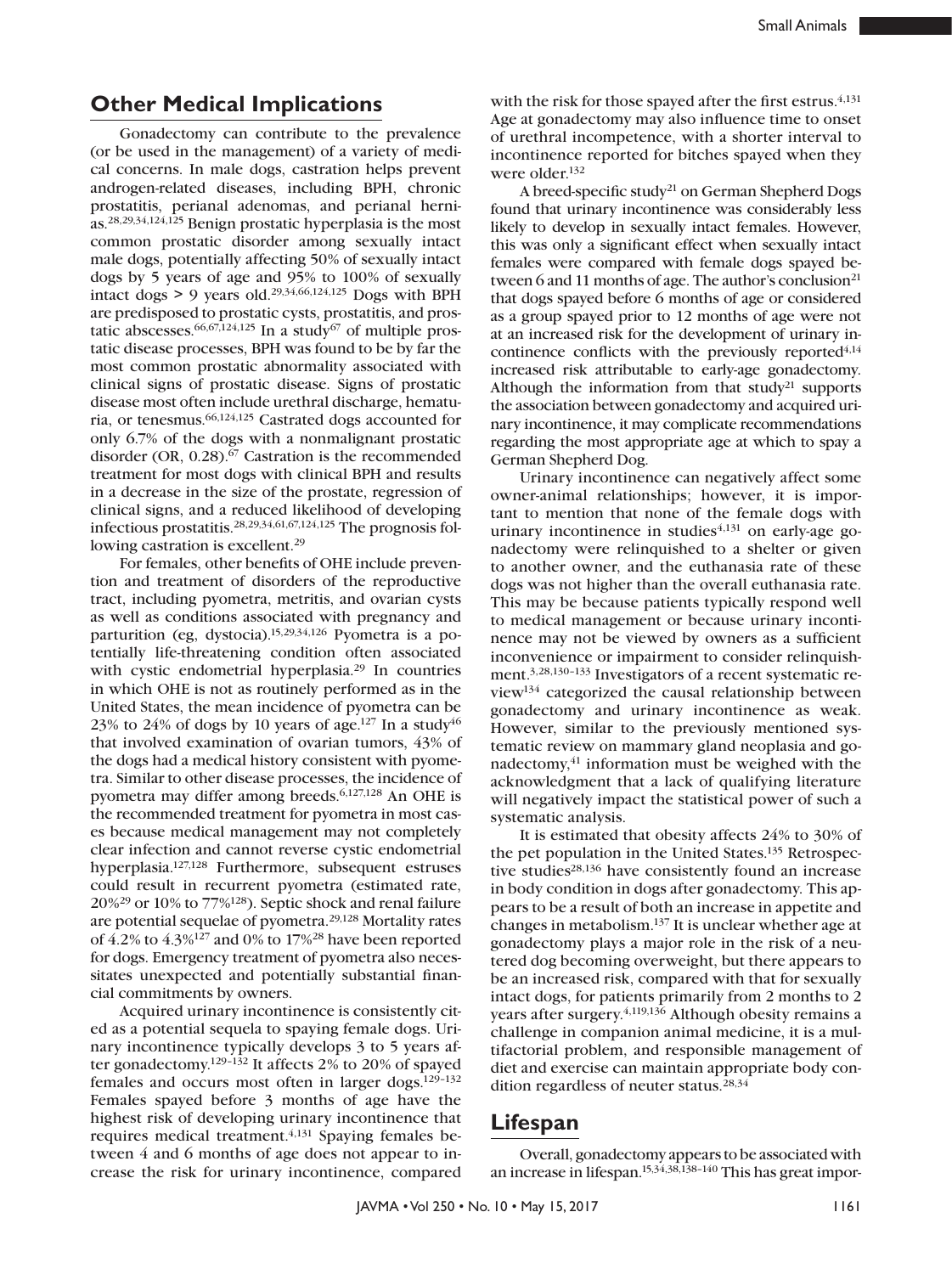tance for veterinary medicine, whereby euthanasia is considered when quality of life is substantially compromised and cannot be expected to reasonably improve. A retrospective study<sup>38</sup> that included data from the VMDB found that neutering was strongly associated with an increased lifespan (life expectancy of spayed females was increased by 26.3%, and that of castrated males was increased by 13.8%). Although gonadectomy increased the risk of death attributable to neoplasia (except for mammary gland neoplasia, which had a significantly lower prevalence) and immune-mediated disease, it decreased the risk of death attributable to other causes, including infectious disease and trauma.38 Similarly, analysis of patient data evaluated in a  $2013$  report<sup>138</sup> that included data from primary care veterinary hospitals revealed that spayed dogs typically lived 23% longer and neutered dogs lived 18% longer than did sexually intact female and male dogs, respectively. That  $report<sup>138</sup>$  also revealed that sexually intact dogs were more than twice as likely as gonadectomized dogs to be hit by a car or bitten by another animal. Results of a survey of owners of > 3,000 British dogs indicated that spayed females lived significantly longer than did males and sexually intact females.139

For military working dogs, neutered males lived significantly longer than sexually intact males and spayed females.140 The study population did not have any sexually intact female dogs for comparison, and the age at gonadectomy was not considered. Degenerative joint disease of the appendicular skeleton and neoplasia were the leading causes of death or reasons for euthanasia, affecting 19.2% and 18.3% of the population of military working dogs, respectively.<sup>140</sup> Deaths associated with gastric dilatation–volvulus (9.1% of the population) resulted in an OR twice as high for gonadectomized males and females as for sexually intact males. This differed from results of other studies<sup>141,142</sup> that indicated the risk of gastric dilatation–volvulus was not associated with neuter status. Lifespan, cause of death, and reason for euthanasia differ among breeds.140

A retrospective study $143$  conducted to evaluate necropsy data from dogs revealed that the mean age at death did not differ significantly between gonadectomized and sexually intact dogs of both sexes. However, there were marked differences in longevity among breeds.143 Gonadectomized male and female Rottweilers lived longer than sexually intact Rottweilers in a cohort evaluated for osteosarcoma,7 but a separate longevity study<sup>144</sup> found that females spayed after 4 years of age were more likely to reach 13 years of age. Although the retrospective cohort study<sup>36</sup> of Vizslas found significantly higher odds that gonadectomized dogs would have neoplasia than would sexually intact Vizslas, that same study did not reveal a significant difference in longevity or age at death between sexually intact and gonadectomized dogs.

# **Population Management**

The AVMA concludes that dog and cat population control is a primary welfare concern of society.<sup>145</sup> There have been improvements in many geographic areas, but the population of dogs in the United States still substantially exceeds the capacity of society to care and provide homes for all of them.145 It is estimated that millions of dogs are euthanized at animal shelters in the United States each year, and over half of canine litters in US households are unplanned.4,15,28,146 Reducing unplanned and indiscriminant breeding through gonadectomy is an effective means of nonlethal population management.<sup>2,145,147,148</sup> Society benefits from elective gonadectomy because animal overpopulation is reduced, which results in fewer animals relinquished to humane organizations.28 Local ordinances regulating gonadectomy of dogs must also be considered.

Ownership and the population of animals play a role in the assessment for the appropriateness of gonadectomy.11,145 It is imperative that dogs rehomed through humane organizations do not contribute further to overpopulation. $145$  Unfortunately, noncompliance with spay-neuter contracts is as high as 60%.15,28,146 Gonadectomy performed before a dog reaches sexual maturity or is adopted can address the issue of owner compliance, ameliorate animal overpopulation, and prevent the birth of unintended litters.4,147–149 Analysis of the current literature reveals that there is minimal risk for surgical complications or subsequent developmental abnormalities between pediatric gonadectomy performed on dogs between 6 and 14 weeks of age and gonadectomy performed on dogs at the more traditional age of 6 months, both of which are prior to puberty.3,4,28,29,146–148,150

# **Anesthetic and Surgical Complications**

Gonadectomy is an elective procedure, and the risk of anesthetic and surgical complications must be considered along with the previously mentioned long-term risks and benefits with or without gonadal hormones. When a surgical candidate is evaluated for gonadectomy, a veterinarian must consider age, body weight, and existing medical conditions that may increase the risk of anesthetic or surgical complications.150 Potential complications of soft tissue surgery and anesthesia include hemorrhage, hypothermia, pain, wound inflammation, delayed wound healing, dehiscence, and death.<sup>29,150-154</sup> Studies<sup>28,152,153</sup> based on veterinary students performing OHE and castration have found complication rates of 20% to 30%, but the most common complications were considered minor problems, and the rate of occurrence was thought to be influenced by the experience of the person performing the surgery. Complications can be minimized through appropriate patient selection, use of safe and efficient protocols for anesthesia, application of minimally traumatic patient preparation and surgical techniques, careful monitoring of patients, and multimodal pain management including preoperative analgesia.150,154,155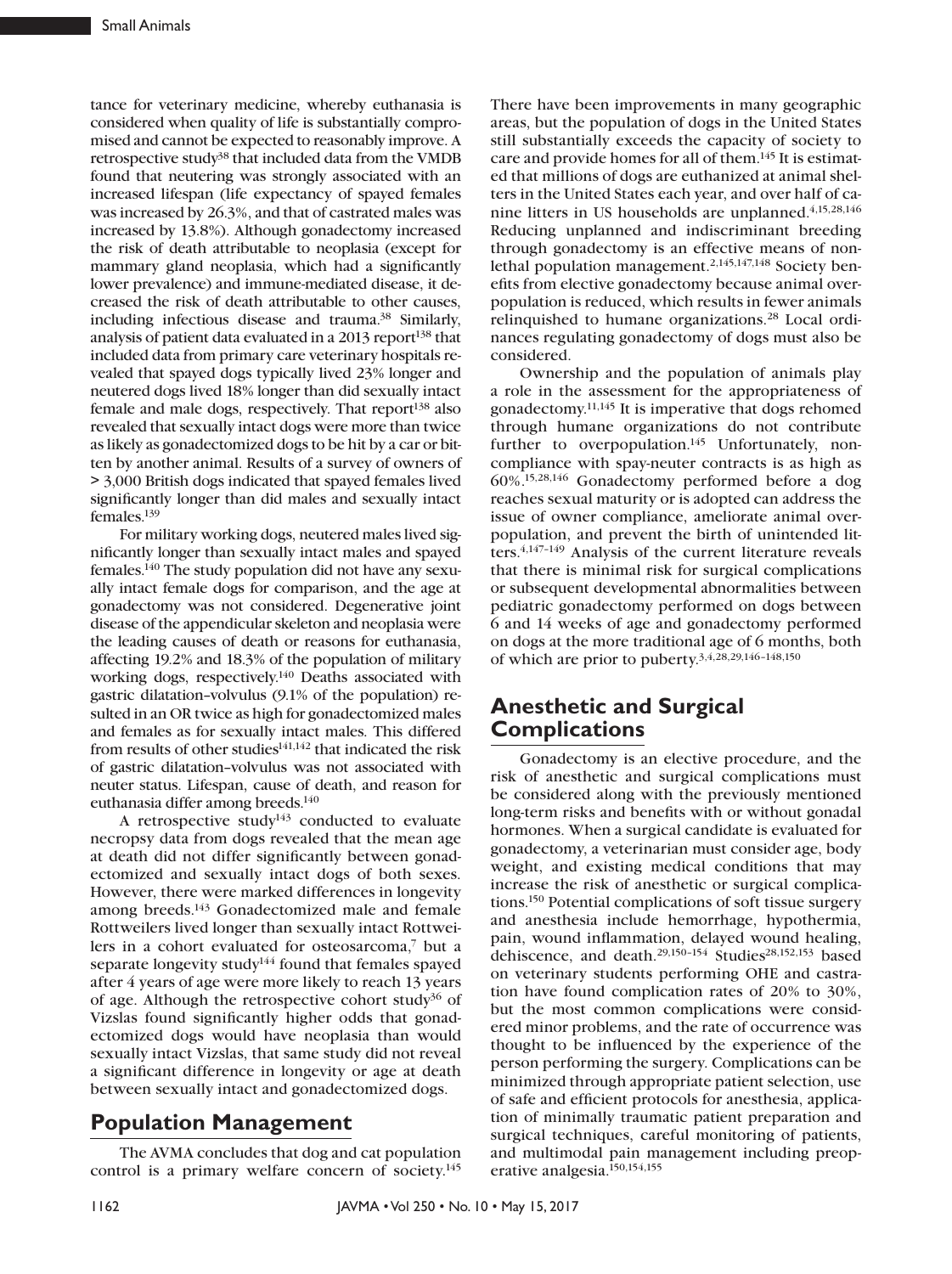# **Potential Areas for Future Study**

Potential associations between neuter status and other disease processes including adrenal gland disease, hypothyroidism, cognitive function, and patellar luxation have been discussed. Adrenal gland tumors and nodular hyperplasia have been associated with gonadectomy in ferrets, but no associations currently have been made between adrenal gland disease and gonadectomy in dogs.15,28 Literature on the association between neuter status and hypothyroidism has provided mixed results, with an association indicated in some reports<sup>156,157</sup> and no association indicated in other reports.4,158,159 Currently, there is insufficient support for an association between gonadectomy and an increased risk of hypothyroidism in dogs.15,34

The situation is similar for cognitive dysfunction. In 1 study $160$  conducted to evaluate the potential effect of neuter status on cognitive function, neutered male dogs were more likely to progress from mild to severe cognitive impairment than were sexually intact male dogs. The study<sup>160</sup> did not have a sufficient number of sexually intact female dogs for evaluation, and only 6 sexually intact male dogs were available for the final comparison. In contrast, investigators of a study<sup>161</sup> on the effects of testosterone on longevity in humans and dogs suggested that orchiectomy may reduce DNA damage within the brain of elderly Beagles. However, the study<sup>161</sup> sample size was small, with only 4 dogs in each group. Neither neuter status nor age at gonadectomy has been found to affect trainability of working dogs.28

Patellar luxation is unrelated to age at gonadectomy, but gonadectomized dogs may be at an increased risk for patellar luxation, compared with the risk for sexually intact dogs.4,162 A study162 conducted to evaluate diagnostic and genetic aspects of patellar luxation found that body weight, age, and neuter status were associated with patellar luxation. Because the gonadectomized dogs of that study<sup>162</sup> were significantly older than the sexually intact dogs, the author stated that the role (if any) of gonadectomy in the mechanisms leading to patellar luxation could not be deduced from the data. Age at gonadectomy of the dogs was also unknown.162 Continued research into these potential associations appears to be warranted. However, analysis of the literature currently does not justify considering these diseases when making clinical decisions about if or when to spay or neuter a canine patient.

#### **Clinical Relevance**

Routine gonadectomy of companion animal dogs is a commonly accepted procedure in the United States. The widespread recommendation for gonadectomy is based on advocating for the welfare of the animal as well as the general canine population by reducing the incidence of certain medical problems and minimizing contributions to the homeless animal population. In addition to these benefits, gonadecto-

my also has the potential to affect an individual dog's risk of certain diseases and disorders. Although information about the risks associated with gonadectomy has been reported in the past, the recommendation for gonadectomy as a blanket policy is increasingly controversial, with greater focus on possible ramifications for individual animals in addition to the canine population as a whole. These risks and benefits must be revisited as new information becomes available. Because of the substantial national problem of homeless animals, shelter and rescue organizations are encouraged to spay and neuter dogs prior to adoption to prevent those animals from further contributing to the population of unwanted animals.<sup>145,147</sup> Similar to other areas of veterinary medicine, it is the responsibility of veterinarians to use their best medical judgment (on the basis of each animal's ownership, breed, sex, and intended use) to weigh both the potential risks and benefits when determining whether gonadectomy is appropriate and, if so, the appropriate age for the surgery.2,11,34,36,147,149

#### **References**

- 1. American Pet Products Association. Dog ownership. In: *APPA national pet owners survey 2015–2016*. Greenwich, Conn: American Pet Products Association Inc, 2016;63–175.
- 2. The Boards of Directors of the Society for Theriogenology and the American College of Theriogenologists. Basis for position on mandatory spay-neuter in canine and feline. Available at: www.theriogenology.org/?page=PositionStatements #TaskForce. Accessed Jun 27, 2016.
- 3. Howe LM, Slater MR, Boothe HW, et al. Long-term outcome of gonadectomy performed at an early age or traditional age in dogs. *J Am Vet Med Assoc* 2001;218:217–221.
- 4. Spain CV, Scarlett JM, Houpt KA. Long-term risks and benefits of early-age gonadectomy in dogs. *J Am Vet Med Assoc* 2004;244:380–387.
- 5. Torres de la Riva G, Hart BL, Farver TB, et al. Neutering dogs: effects on joint disorders and cancers in Golden Retrievers. *PLoS ONE* 2013;8:e55937.
- Hart BL. Long-term health effects of neutering dogs: comparison of Labrador Retrievers with Golden Retrievers. *PLoS ONE* 2014;9:e102241.
- 7. Cooley DM, Beranek BC, Schlittler DL, et al. Endogenous gonadal hormone exposure and bone sarcoma risk. *Cancer Epidemiol Biomarkers Prev* 2002;11:1434–1440.
- 8. White CR, Hohenhaus AE, Kelsey J, et al. Cutaneous MCTs: associations with spay/neuter status, breed, body size, and phylogenetic cluster. *J Am Anim Hosp Assoc* 2011;47:210–216.
- 9. Prymak C, McKee LJ, Goldschmidt MH, et al. Epidemiologic, clinical, pathologic, and prognostic characteristics of splenic hemangiosarcoma and splenic hematoma in dogs: 217 cases (1985). *J Am Vet Med Assoc* 1988;193:706–712.
- 10. Ru G, Terracini B, Glickman LT. Host related risk factors for canine osteosarcoma. *Vet J* 1998;156:31–39.
- 11. Smith AN. The role of neutering in cancer development. *Vet Clin North Am Small Anim Pract* 2014;44:965–975.
- 12. Petrie A, Watson P. *Statistics for veterinary and animal science*. 2nd ed. Ames, Iowa: Blackwell, 2006;54–72.
- 13. Bryan JN, Keeler MR, Henry CJ, et al. A population study of neutering status as a risk factor for canine prostate cancer. *Prostate* 2007;67:1174–1181.
- 14. Hart BL, Hart LA, Thigpen AP, et al. Neutering of German Shepherd Dogs: associated joint disorders, cancers and urinary incontinence. *Vet Med Sci* 2016;2:191–199.
- 15. Root Kustritz MV. Effects of surgical sterilization on canine and feline health and society. *Reprod Domest Anim* 2012;47:214–222.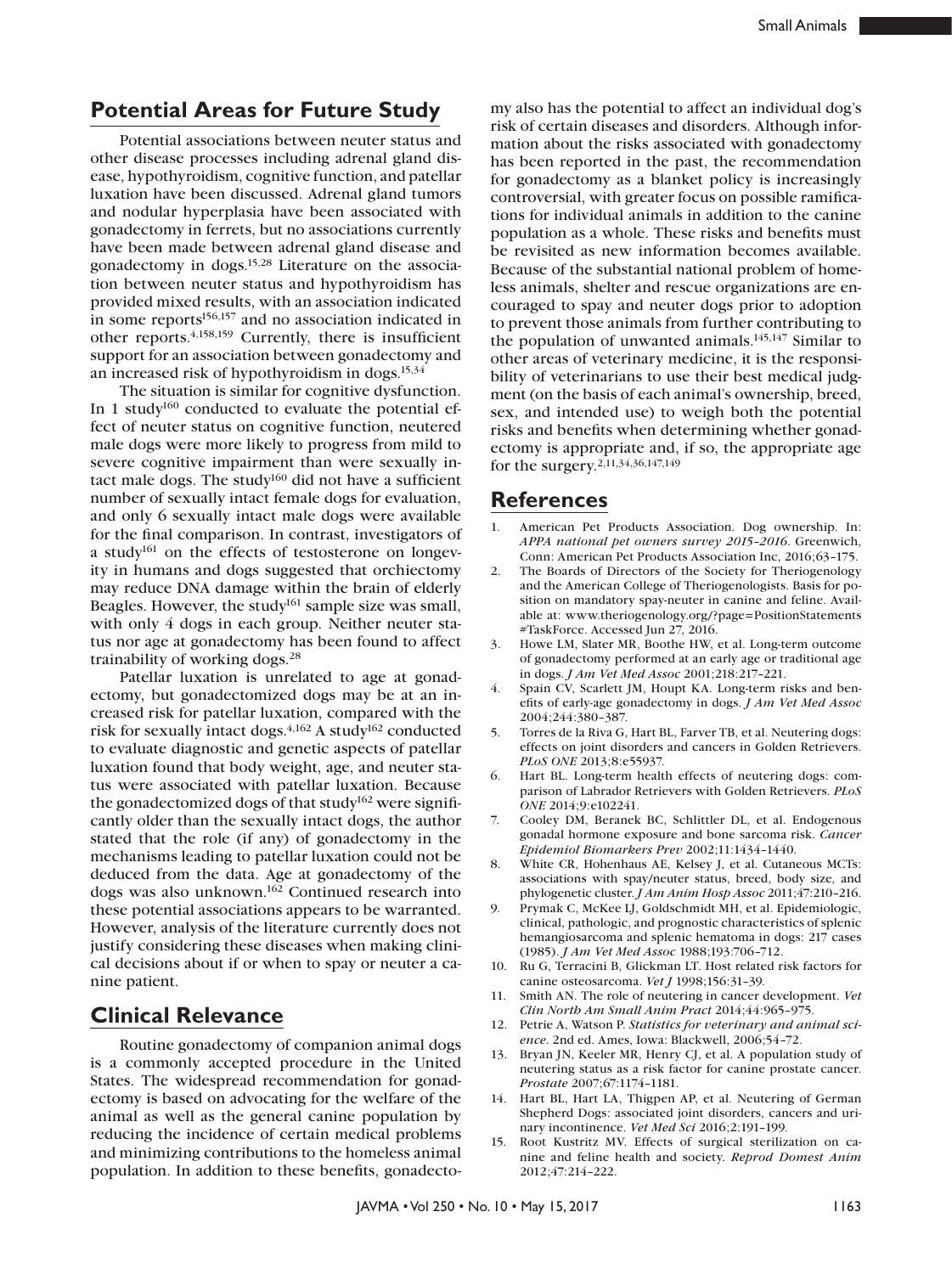- 16. Dobson JM. Breed-predispositions to cancer in pedigree dogs. *ISRN Vet Sci* 2013;2013:941275.
- 17. Withrow SJ, Vail DM, Page RL. Why worry about cancer in companion animals? In: Withrow SJ, Vail DM, Page RL, eds. *Withrow & MacEwen's small animal clinical oncology*. 5th ed. St Louis: Elsevier, 2013;xv–xvi.
- 18. Adams VJ, Evans KM, Sampson J, et al. Methods and mortality results of a health survey of purebred dogs in the UK. *J Small Anim Pract* 2010;50:512–524.
- 19. Sorenmo KU, Worley DR, Goldschmidt MH. Tumors of the mammary gland. In: Withrow SJ, Vail DM, Page RL, eds. *Withrow & MacEwen's small animal clinical oncology*. 5th ed. St Louis: Elsevier, 2013;538–556.
- 20. Brodey RS, Goldschmidt MH, Roszel JR. Canine mammary neoplasm. *J Am Anim Hosp Assoc* 1983;19:61–90.
- 21. Moe L. Population-based incidence of mammary tumours in some dog breeds. *J Reprod Fertil Suppl* 2001;57:439–443.
- 22. Moulton JE. Tumors of the mammary gland. In: JE Moulton, ed. *Tumours in domestic animals*. 2nd ed. Berkeley, Calif: University of California Press, 1978;346–371.
- 23. Merlo DF, Rossi L, Pellegrino C, et al. Cancer incidence in pet dogs: finding of the Animal Tumor Registry of Genoa, Italy. *J Vet Intern Med* 2008;22:976–984.
- 24. Alenza DP, Pena L, del Castillo N, et al. Factors influencing the incidence and prognosis of canine mammary tumours. *J Small Anim Pract* 2000;41:287–291.
- 25. Egenvall A, Bonnett BN, Ohagen P, et al. Incidence and survival after mammary tumors in a population of over 80,000 insured female dogs in Sweden from 1995–2002. *Prev Vet Med* 2005;69:109–127.
- 26. Bronden LB, Nielsen SS, Toft N, et al. Data from the Danish veterinary cancer registry on the occurrence and distribution of neoplasms in dogs in Denmark. *Vet Rec* 2010;166:586– 590.
- 27. Dobson JM, Samuel S, Milstein H, et al. Canine neoplasia in the UK: estimates of incidence rates from a population of insured dogs. *J Small Anim Pract* 2002;43:240–246.
- 28. Root Kustritz MV. Determining the optimal age for gonadectomy of dogs and cats. *J Am Vet Med Assoc* 2007;231:1665– 1675.
- 29. MacPhail CM. Surgery of the reproductive and genital systems. In: Fossum TW, ed. *Small animal surgery*. 4th ed. St Louis: Elsevier, 2013;780–855.
- 30. MacVean DW, Monlux AW, Anderson PS, et al. Frequency of canine and feline tumors in a defined population. *Vet Pathol* 1978;145:700–715.
- 31. Gilbertson SR, Kurzman ID, Zachrau RE, et al. Canine mammary epithelial neoplasms: biologic implications of morphologic characteristics assessed in 232 dogs. *Vet Pathol* 1983;20:127–142.
- 32. Goldschmidt M, Pena L, Rasotto R, et al. Classification and grading of canine mammary tumors. *Vet Pathol* 2011;48:117– 131.
- 33. Priester WA. Occurrence of mammary neoplasms in bitches in relation to breed, age, tumour type, and geographical region from which reported. *J Small Anim Pract* 1979;20:1–11.
- 34. Reichler IM. Gonadectomy in cats and dogs: a review of risks and benefits. *Reprod Domest Anim* 2009;44:29–35.
- 35. Zatloukal J, Lorenzova J, Tichy F, et al. Breed and age as risk factors for canine mammary tumours. *Acta Vet (Brno)* 2005;74:103–109.
- 36. Zink MC, Farhoody P, Elser SE, et al. Evaluation of the risk and age of onset of cancer and behavioral disorders in gonadectomized Vizslas. *J Am Vet Med Assoc* 2014;244:309–319.
- 37. Schneider R, Dorn CR, Taylor DO. Factors influencing canine mammary cancer development and postsurgical survival. *J Natl Cancer Inst* 1969;43:1249–1261.
- 38. Hoffman JM, Creevy KE, Promislow DE. Reproductive capability is associated with lifespan and cause of death in companion dogs. *PLoS ONE* 2013;8:e61082.
- 39. Sonnenschein EG, Glickman LT, Goldschmidt MH, et al. Body conformation, diet, and risk of breast cancer in pet dogs: a case-control study. *Am J Epidemiol* 1991;133:694–703.
- 40. Stovring M, Moe L, Glattre E. A population-based case-con-

trol study of canine mammary tumours and clinical use of medroxyprogesterone acetate. *APMIS* 1997;105:590–596.

- 41. Beauvais W, Cardwell JM, Brodbelt DC. The effect of neutering on the risk of mammary tumours in dogs—a systematic review. *J Small Anim Pract* 2012;53:314–322.
- 42. Root Kustritz MV. Pros, cons, and techniques of pediatric neutering. *Vet Clin North Am Small Anim Pract* 2014;44:221– 223.
- 43. Chun R. Urogenital and mammary gland tumors. In: Ettinger SJ, Feldman EC, eds. *Textbook of veterinary internal medicine*. Vol 1. 6th ed. St Louis: Elsevier, 2005;784–789.
- 44. Saba CF, Lawrence JA. Tumors of the female reproductive system. In: Withrow SJ, Vail DM, Page RL, eds. *Withrow & MacEwen's small animal clinical oncology*. 5th ed. St Louis: Elsevier, 2013;532–536.
- 45. Sforna M, Brachelente C, Lepri E, et al. Canine ovarian tumours: a retrospective study of 49 cases. *Vet Res Commun* 2003;1:359–361.
- 46. Cotchin E. Canine ovarian neoplasms. *Res Vet Sci* 1961;2:133– 142.
- 47. Diez-Bru N, Garcia-Real I, Martinez EM, et al. Ultrasonographic appearance of ovarian tumors in 10 dogs. *Vet Radiol Ultrasound* 1998;39:226–233.
- 48. Dow C. Ovarian abnormalities in the bitch. *J Comp Pathol* 1960;70:59–69.
- 49. Patnaik AK, Greelee PG. Canine ovarian neoplasms: a clinicopathologic study of 71 cases, including histology of 12 granulosa cell tumors. *Vet Pathol* 1987;24:509–514.
- 50. Herron MA. Tumors of the canine genital system. *J Am Anim Hosp Assoc* 1983;19:981–994.
- 51. Brodey RS, Roszel JF. Neoplasms of the canine uterus, vagina, and vulva: a clinicopathologic survey of 90 cases. *J Am Vet Med Assoc* 1967;151:1294–1307.
- 52. Thacher C, Bradley RL. Vulvar and vaginal tumors in the dog: a retrospective study. *J Am Vet Med Assoc* 1983;183:690–692.
- 53. Rogers KS. Transmissible venereal tumor. *Compend Contin Educ Pract Vet* 1997;19:1036–1045.
- 54. Das U, Das AK. Review of canine transmissible venereal sarcoma. *Vet Res Commun* 2000;24:545–556.
- 55. Woods JP. Canine transmissible venereal tumor. In: Withrow SJ, Vail DM, Page RL, eds. *Withrow & MacEwen's small animal clinical oncology*. 5th ed. St Louis: Elsevier, 2013;692– 696.
- 56. Lawrence JA, Saba CF. Tumors of the male reproductive system. In: Withrow SJ, Vail DM, Page RL, eds. *Withrow & MacEwen's small animal clinical oncology*. 5th ed. St Louis: Elsevier, 2013;557–565.
- 57. Johnston SD, Root Kustritz MV, Olson PN. Disorders of the canine testes and epididymis. In: Johnson SD, Root Kustritz MV, Olson PN, eds. *Canine and feline theriogenology*. Philadelphia: WB Saunders Co, 2001;312–327.
- 58. Liao A, Chu P, Yeh L, et al. A 12-year retrospective study of canine testicular tumors. *Theriogenology* 2009;71:919–923.
- 59. Grieco V, Riccardi E, Greppi G, et al. Canine testicular tumours: a study on 232 dogs. *J Comp Pathol* 2008;138:86–89.
- Hayes HM, Pendergrass TW. Canine testicular tumors: epidemiologic features of 410 dogs. *Int J Cancer* 1976;18:482–487.
- Memon MA, Sirinarumitr K. Semen evaluation, canine male infertility, and common disorders of the male. In: Ettinger SJ, Feldman EC, eds. *Textbook of veterinary internal medicine*. Vol 2. 6th ed. St Louis: Elsevier, 2005;1690–1696.
- 62. Bell FW, Klausner JS, Hayden DW, et al. Clinical and pathologic features of prostatic adenocarcinoma in sexually intact and castrated dogs: 31 cases (1970–1987*). J Am Vet Med Assoc* 1991;199:1623–1630.
- 63. Obradovich J, Walshaw R, Goullaud E. The influence of castration on the development of prostatic carcinoma in the dog: 43 cases. *J Vet Intern Med* 1987;1:183–187.
- 64. Weaver AD. Fifteen cases of prostatic carcinoma in the dog. *Vet Rec* 1981;109:71–75.
- 65. Schlotthauer CF, Millar JAS. Carcinoma of the prostate gland in dogs: a report of three cases. *J Am Vet Med Assoc* 1941;99:239–241.
- 66. Smith J. Canine prostatic disease: a review of anatomy, pathol-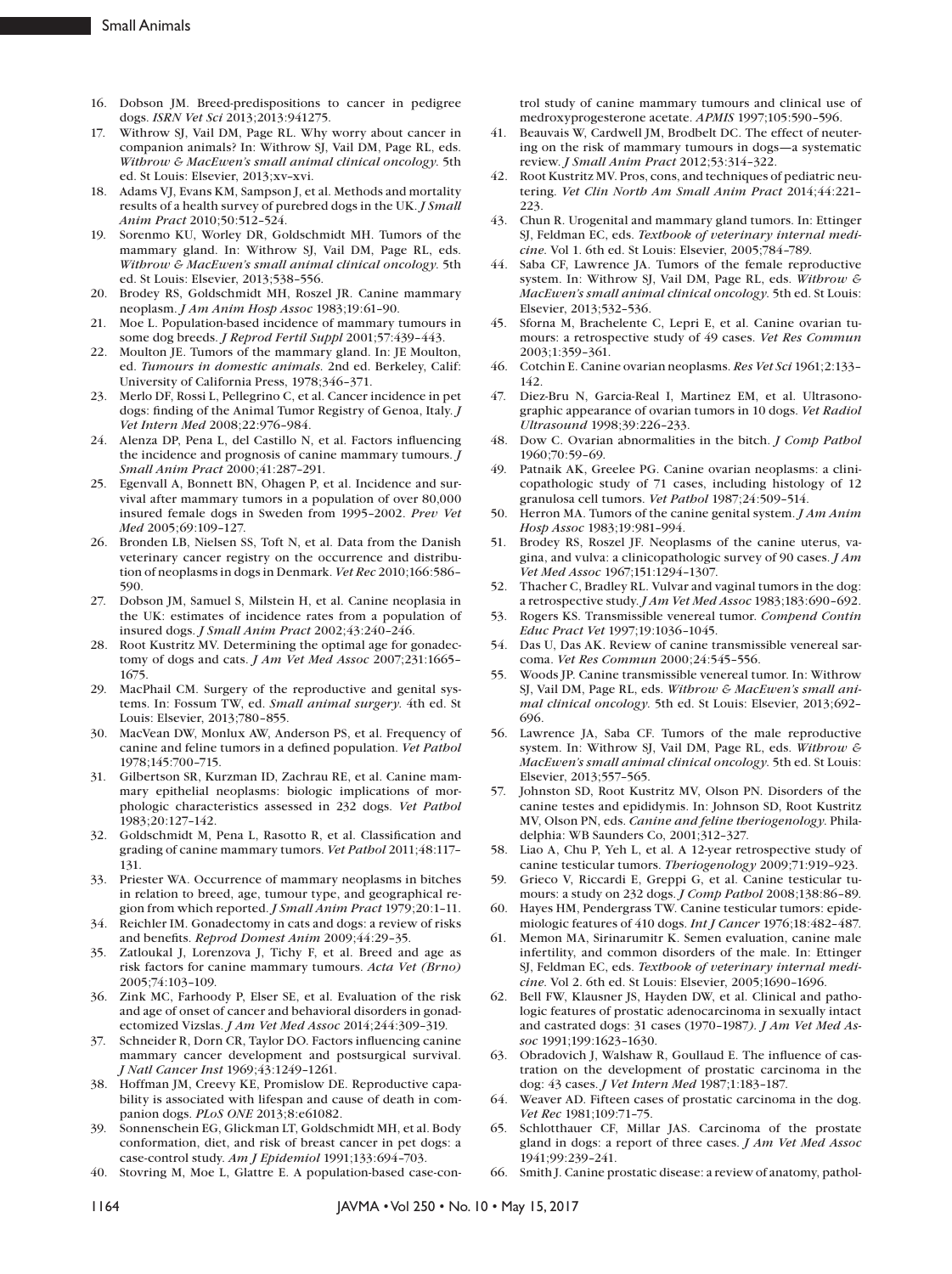ogy, diagnosis, and treatment. *Theriogenology* 2008;70:375– 383.

- 67. Teske E, Naan EC, van Dijk EM, et al. Canine prostate carcinoma: epidemiological evidence of an increased risk in castrated dogs. *Mol Cell Endocrinol* 2002;197:251–255.
- 68. Sorenmo KU, Goldschmidt M, Shofer F, et al. Immunohistochemical characterization of canine prostate carcinoma and correlation with castration status and castration time. *Vet Comp Oncol* 2003;1:48–56.
- 69. Knapp DW, McMillan SK. Tumors of the urinary system. In: Withrow SJ, Vail DM, Page RL, eds. *Withrow & MacEwen's small animal clinical oncology*. 5th ed. St Louis: Elsevier, 2013;572–582.
- 70. Hayes HM. Canine bladder cancer: epidemiologic features. *Am J Epidemiol* 1976;104:673–677.
- 71. Norris AM, Laing EJ, Valli VE, et al. Canine bladder and urethral tumors: a retrospective study of 115 cases (1980–1985). *J Vet Intern Med* 1992;6:145–153.
- 72. Knapp DW, Glickman NW, DeNicola DB, et al. Naturally occurring canine transitional cell carcinoma of the urinary bladder. A relevant model of human invasive bladder cancer. *Urol Oncol* 2005;5:47–49.
- 73. Mutsaers AJ, Widmer WR, Knapp DW. Canine transitional cell carcinoma. *J Vet Intern Med* 2003;17:126–144.
- 74. Glickman LT, Raghavan M, Knapp DW, et al. Herbicide exposure and the risk of transitional cell carcinoma of the urinary bladder in Scottish Terriers. *J Am Vet Med Assoc* 2004;224:1290–1297.
- 75. Glickman LT, Schofer FS, McKee LJ. Epidemiologic study of insecticide exposure, obesity, and risk of bladder cancer in household dogs. *J Toxicol Environ Health* 1989;28:407–414.
- 76. Vail DM, Pinkerton ME, Young KM. Hematopoietic tumors. In: Withrow SJ, Vail DM, Page RL, eds. *Withrow & MacEwen's small animal clinical oncology*. 5th ed. St Louis: Elsevier, 2013;608–627.
- 77. Ettinger SN. Principles of treatment for canine lymphoma. *Clin Tech Small Anim Pract* 2003;18:92–97.
- 78. Dorn CR, Taylor DO, Schneider R, et al. Survey of animal neoplasms in Alameda and Contra Costa counties, California. II. Cancer morbidity in dogs and cats from Alameda County. *J Natl Cancer Inst* 1968;40:307–318.
- 79. Vail DM, Thamm DH. Hematopoietic tumors. In: Ettinger SJ, Feldman EC, eds. *Textbook of veterinary internal medicine*. Vol 1. 6th ed. St Louis: Elsevier, 2005;732–747.
- 80. Madewell BR. Canine lymphoma. *Vet Clin North Am Small Anim Pract* 1985;15:709–722.
- 81. Bienzle D, Vernau W. The diagnostic assessment of canine lymphoma: implications for treatment. *Clin Lab Med* 2011;31:21–39.
- 82. Villamil JA, CJ Henry, Hahn AW, et al. Hormonal and sex impact on the epidemiology of canine lymphoma. *J Cancer Epidemiol* 2009;2009:591753.
- 83. London CA, Thamm DH. Mast cell tumors. In: Withrow SJ, Vail DM, Page RL, editors. *Withrow & MacEwen's small animal clinical oncology*. 5th ed. St Louis: Elsevier, 2013;335– 355.
- 84. Rogers KS. Mast cell disease. In: Ettinger SJ, Feldman EC, eds. *Textbook of veterinary internal medicine*. Vol 1. 6th ed. St Louis: Elsevier, 2005;773–778.
- 85. Warland W, Brioschi V, Ownen L, et al. Canine mast cell tumours: decision-making and treatment. *In Pract* 2015;37:315– 332.
- 86. Turrel JM, Kitchell BE, Miller LM, et al. Prognostic factors for radiation treatment of mast cell tumor in 85 dogs. *J Am Vet Med Assoc* 1988;193:936–940.
- 87. Simoes J, Schoning P, Mutine M. Prognosis of canine mast cell tumors: a comparison of three methods. *Vet Pathol* 1994;31:637–647.
- 88. Govier SM. Principles of treatment for mast cell tumors. *Clin Tech Small Anim Pract* 2003;18:103–106.
- 89. Thamm DH. Miscellaneous tumors. In: Withrow SJ, Vail DM, Page RL, eds. *Withrow & MacEwen's small animal clinical oncology*. 5th ed. St Louis: Elsevier, 2013;679–688.
- 90. Brown NO, Patnaik AK, MacEwen EG. Canine hemangiosar-

coma: retrospective analysis of 104 cases. *J Am Vet Med Assoc* 1985;186:56–58.

- 91. Spangler WL, Kass PH. Pathologic factors affecting postsplenectomy survival in dogs. *J Vet Intern Med* 1997;11:166–171.
- 92. Spangler WL, Culbertson MR. Prevalence, type, and importance of splenic diseases in dogs: 1,480 cases (1985–1989). *J Am Vet Med Assoc* 1992;200:829–834.
- 93. Ware WA, Hopper DL. Cardiac tumors in dogs: 1982–1995. *J Vet Intern Med* 1999;13:95–103.
- 94. Ehrhart NP, Ryan SD, Fan TM. Tumors of the skeletal system. In: Withrow SJ, Vail DM, Page RL, eds. *Withrow & MacEwen's small animal clinical oncology*. 5th ed. St Louis: Elsevier, 2013;463–466.
- 95. Liptak JM, Ehrhart N. Bone and joint tumors. In: Ettinger SJ, Feldman EC, eds. *Textbook of veterinary internal medicine*. Vol 1. 6th ed. St Louis: Elsevier, 2005;761–773.
- 96. Brodey RS, McGrath GJ, Reynolds H. A clinical and radiological study of canine bone neoplasms. I. *J Am Vet Med Assoc* 1959;134:53–71.
- 97. Brodey RS, Sauer RM, Medway W. Canine bone neoplasms. *J Am Vet Med Assoc* 1963;143:471–495.
- 98. Brodey RS, Riser WH. Canine osteosarcoma: a clinicopathologic study of 194 cases. *Clin Orthop Relat Res* 1969;62:54– 64.
- 99. Endicott M. Principles of treatment for osteosarcoma. *Clin Tech Small Anim Pract* 2003;18:110–114.
- 100. Spodnick GJ, Berg J, Rand WM, et al. Prognosis for dogs with appendicular osteosarcoma treated by amputation alone: 162 cases (1978–1988). *J Am Vet Med Assoc* 1992;200:995–999.
- 101. Paster ER, LaFond E, Biery DN, et al. Estimates of prevalence of hip dysplasia in Golden Retrievers and Rottweilers and the influence of bias on published prevalence figures. *J Am Med Vet Assoc* 2005;226:387–392.
- 102. Slauterbeck JR, Pankratz K, Xu KT, et al. Canine ovariohysterectomy and orchiectomy increases the prevalence of ACL injury. *Clin Orthop Relat Res* 2004;301–305.
- 103. Witsberger TH, Villamil JA, Schultz LG, et al. Prevalence of and risk factors for hip dysplasia and cranial cruciate ligament deficiency in dogs. *J Am Vet Med Assoc* 2008;232:1818– 1824.
- 104. Duval JM, Budsberg SC, Flo GL. Breed, sex, and body weight as risk factors for rupture of the cranial cruciate ligament in young dogs. *J Am Vet Med Assoc* 1999;215:811–814.
- 105. Whitehair JG, Vasseur PB, Willits NH. Epidemiology of cranial cruciate ligament rupture in dogs. *J Am Vet Med Assoc* 1993;203:1016–1019.
- 106. Schultz K. Diseases of the joints. In: Fossum TW, ed. *Small animal surgery*. 3rd ed. St Louis: Elsevier, 2007;1233,1254– 1255.
- 107. van Hagen MA, Ducro BJ, van den Broek J, et al. Incidence, risk factors, and heritability estimates of hind limb lameness caused by hip dysplasia in a birth cohort of Boxers. *Am J Vet Res* 2005;66:307–312.
- 108. Salmeri KR, Bloomberg MS, Scruggs SL, et al. Gonadectomy in immature dogs: effects on skeletal, physical, and behavioral development. *J Am Vet Med Assoc* 1991;198:1193–1203.
- 109. Luescher A. Behavioral disorders. In: Ettinger SJ, Feldman EC, eds. *Textbook of veterinary internal medicine*. Vol 1. 6th ed. St Louis: Elsevier, 2005;183–189.
- 110. Maarschalkerweerd RJ, Endenburg N, Kirpensteijn J, et al. Influence of orchiectomy on canine behavior. *Vet Rec* 1997;24:617–619.
- 111. Podberscek AL, Serpell JA. The English Cocker Spaniel: preliminary findings on aggressive behaviour. *Appl Anim Behav Sci* 1996;47:75–89.
- 112. Hart BL, Eckstein RA. The role of gonadal hormones in the occurrence of objectionable behaviours in dogs and cats. *Appl Anim Behav Sci* 1997;52:331–344.
- 113. Hopkins SG, Schubert TA, Hart BL. Castration of adult male dogs: effects on roaming, aggression, urine marking, and mounting. *J Am Vet Med Assoc* 1976;168:1108–1110.
- 114. Neilson JC, Eckstein RA, Hart BL. Effects of castration on problem behaviors in male dogs with reference to age and duration of behavior. *J Am Vet Med Assoc* 1997;211:180–182.